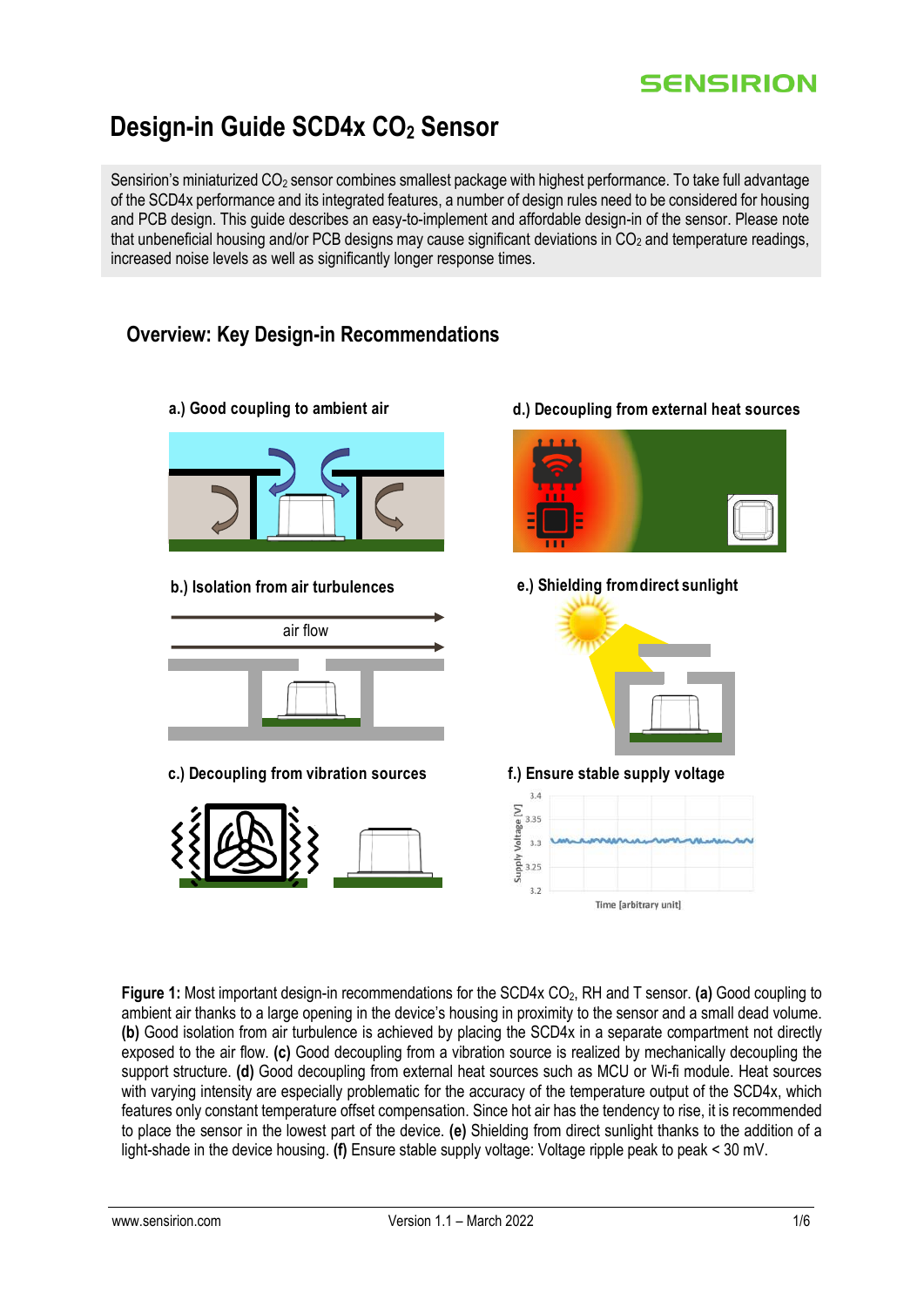## **SENSIRION**

### **1 Placement of sensor**

#### **1.1 Coupling to ambient air**

The SCD4x interacts with the environment to sense the ambient  $CO<sub>2</sub>$  concentration, relative humidity and temperature. Therefore, coupling it to ambient conditions using a suitable device design is of uttermost importance. Insufficient exposure of the sensor to ambient air can result in significantly increased response times and greater temperature offset. General design-in recommendations are illustrated in **[Figure 2](#page-1-0)**.

Ideally, the sensor is placed as close as possible to the device's outer shell, with a large opening allowing for sensor exposure. The larger and closer the opening, the better the air exchange between the sensor's direct surrounding and ambient conditions.

The sensor should be sealed from air entrapped in the device's housing to minimize the dead volume (i.e. the volume of air surrounding the sensor inside a device housing). Large dead volumes can increase the response time of the sensor significantly.

#### **1.2 Decoupling from external heat sources**

External heat sources in direct proximity to the SCD4x can affect the measured temperature significantly. Thus, the SCD4x should be decoupled from heat sources as depicted in **[Figure 3](#page-2-0)**. Because the RH (relative humidity) and T (temperature) signals are required for on-chip signal compensation of the  $CO<sub>2</sub>$  output, decoupling the sensor from heat sources is relevant also for customers that do not leverage the RH and T output for their application. Significant heat sources within devices typically include the CPU, the display, the Wi-fi module, voltage regulators and batteries.

While heat sources with constant heating can be compensated with the built-in temperature offset, compensation of non-constant heat sources is complex.

To minimize the effect of external heat sources, the sensor should be placed in the device's coldest part. Typically, lowest self-heating can be achieved by placing the SCD4x in the lowest part of a device and having maximal distance to self-heating components.



<span id="page-1-0"></span>**Figure 2**: Sensor coupling to ambient environment. **(a)** Good exposure to the ambient air thanks to a large opening in proximity to the sensor and a small dead volume. **(b)** Moderate coupling to the ambient air due to large dead volume and **(c)** only a small opening in the device housing. **(d)** Poor coupling as the sensor is not separated from other air entrapped inside the device's housing and **(e)** due to a small opening far away from the sensor.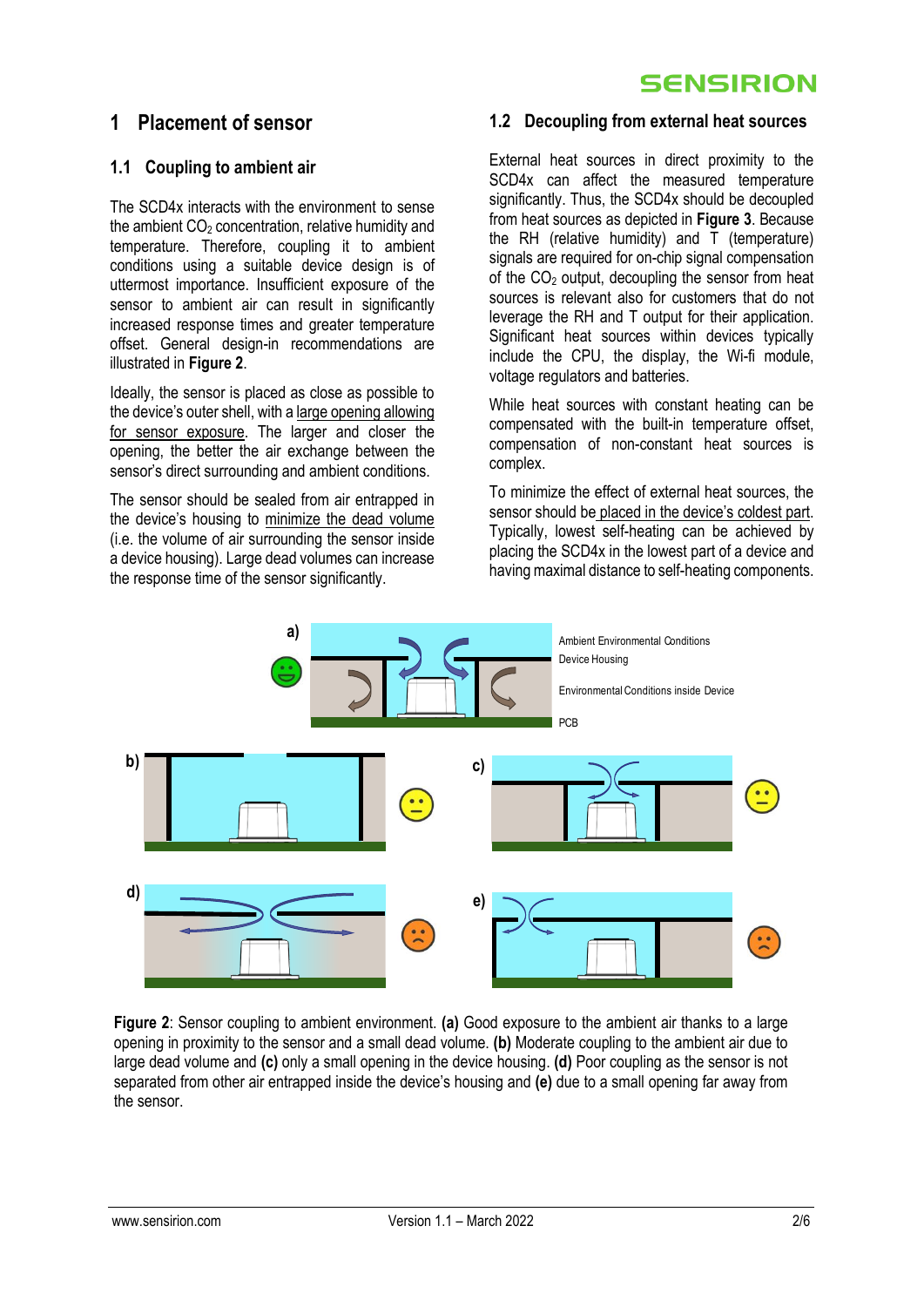# **SENSIRION**



<span id="page-2-0"></span>**Figure 3**: Sensor coupling to external heat sources (top view). The green color represents the customer PCB; the red circles indicate heat dissipating from self-heating components. **(a)** Superb decoupling from external heat sources enabled by a slit in customer PCB. **(c)** Poor decoupling from external heat sources due to the immediate proximity of self-heating components.

### **1.3 Isolation from air turbulences**

Air flow as present in e.g. ducts can generate pressure drops, back pressure and dynamic fluctuations leading to increased sensor noise and reduced accuracy. Therefore, it is recommended to isolate SCD4x from air flow and air turbulences. This can be achieved by placing the sensor in a volume separated from the main air flow (**[Figure 4](#page-2-1)**).

### **1.4 Decoupling from vibration sources**

Vibrations with high amplitudes can affect the noise level of the SCD4x. Lower frequency vibrations tend to be most critical.

To minimize noise, the sensor should be decoupled from vibration sources. This is best achieved if no stiff material (such as a PCB or a metal bar) connects a vibration source to the sensor (see **[Figure 5](#page-2-2)**). If this cannot be realized, damping elements such as rubber supports can be introduced to mitigate increased noise levels.



<span id="page-2-1"></span>**Figure 4**: Isolation from air turbulences (side view). The grey structure represents the customer's device housing. **(a-b)** Good isolation. **(c-d)** Poor isolation, as the SCD4X is exposed to wind turbulences directly.



<span id="page-2-2"></span>**Figure 5**: Decoupling from a vibration source (side view). **(a)** Good decoupling is realized with a gap in the support structure. **(b)** Poor decoupling since the PCB (green) serves as a bridge that transfers vibration to the sensor.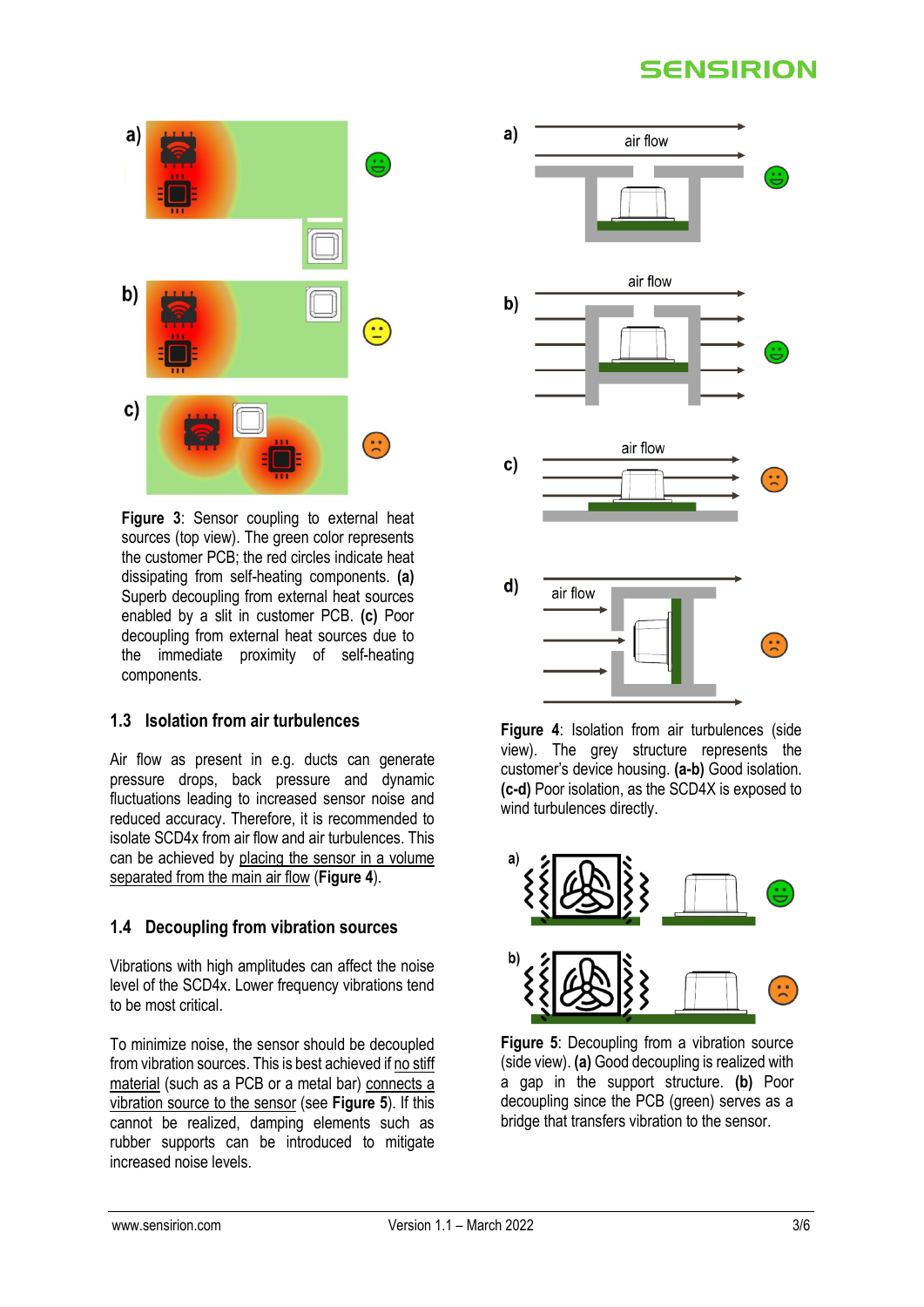#### **1.5 Shielding from sunlight**

Exposing the SCD4x to direct sun light may introduce temperature offsets that affect the CO<sub>2</sub>. RH and T outputs. Additionally, direct sunlight can accelerate sensor ageing. Thus, it is recommended to protect the sensor from direct sunlight. This can be achieved by a suitable design-in or by using a light shade (see **[Figure 6](#page-3-0)**).



<span id="page-3-0"></span>**Figure 6:** Sensor protection from sunlight (side) view). **(a)** Good protection and **(b)** bad protection from incoming sunlight. **(c)** Good protection from sunlight, however, at the cost of bad coupling to ambient conditions.

### **1.6 Avoid large voltage fluctuations**

Large voltage fluctuations negatively affect the noiselevels of the CO<sup>2</sup> reading. Avoid parallel use of the sensor's current supply for other components with high current consumption with large transients. Voltage ripples must be below 30 mV peak to peak during sensor operation. Stable supply voltage is best achieved with a low dropout (LDO) regulator.



**Figure 7**: Schematic of non-constant supply voltage

### **2 Design-in sanity check**

A quick sanity check can provide insights on the quality of the design-in within prototypes. Operate the device under normal / typical conditions for 15 minutes to allow for complete thermal equilibration.

If the temperature and / or the relative humidity output is leveraged by the customer device, the output temperature should be compared with a temperature reference. We propose using a Sensirion SHTxx evaluation kit as RH and T reference. Note that the reference sensor should be isolated from heat sources. If the temperature deviation is higher than 0.5 °C, Sensirion recommends adapting the temperature offset accordingly via the sensor's digital interface (see SCD4x datasheet).

Also investigate the noise level of the  $CO<sub>2</sub>$  output. Deviations larger than 20 ppm between subsequent  $CO<sub>2</sub>$  readings indicate a need for improvement of the SCD4x design-in.

Lastly, determine the response time of the  $CO<sub>2</sub>$ output while running the SCD4x in high-performance mode (**[Figure 8](#page-3-1)**). Sensirion recommends using a  $CO<sub>2</sub>$  cartridge to create a prompt increase in  $CO<sub>2</sub>$ concentration. Alternatively, one can exhale in close proximity to the investigated device a few times. In order to have a meaningful test, the  $CO<sub>2</sub>$ concentration should rise by at least 1000 ppm. After triggering the  $CO<sub>2</sub>$  event, the sensor's reaction time should be compared with Table 1.



<span id="page-3-1"></span>**Figure 8**: Schematic representation of the reaction time a  $CO<sub>2</sub>$  event at t = 0s.

**Table 1**: Quality of design in depending on reaction time of the  $CO<sub>2</sub>$  signal.

| <b>Reaction time</b>      | Design-<br>in |
|---------------------------|---------------|
| Reaction time $\leq 60$ s |               |
| Reaction time $> 60$ s    | $\mathbf{S}$  |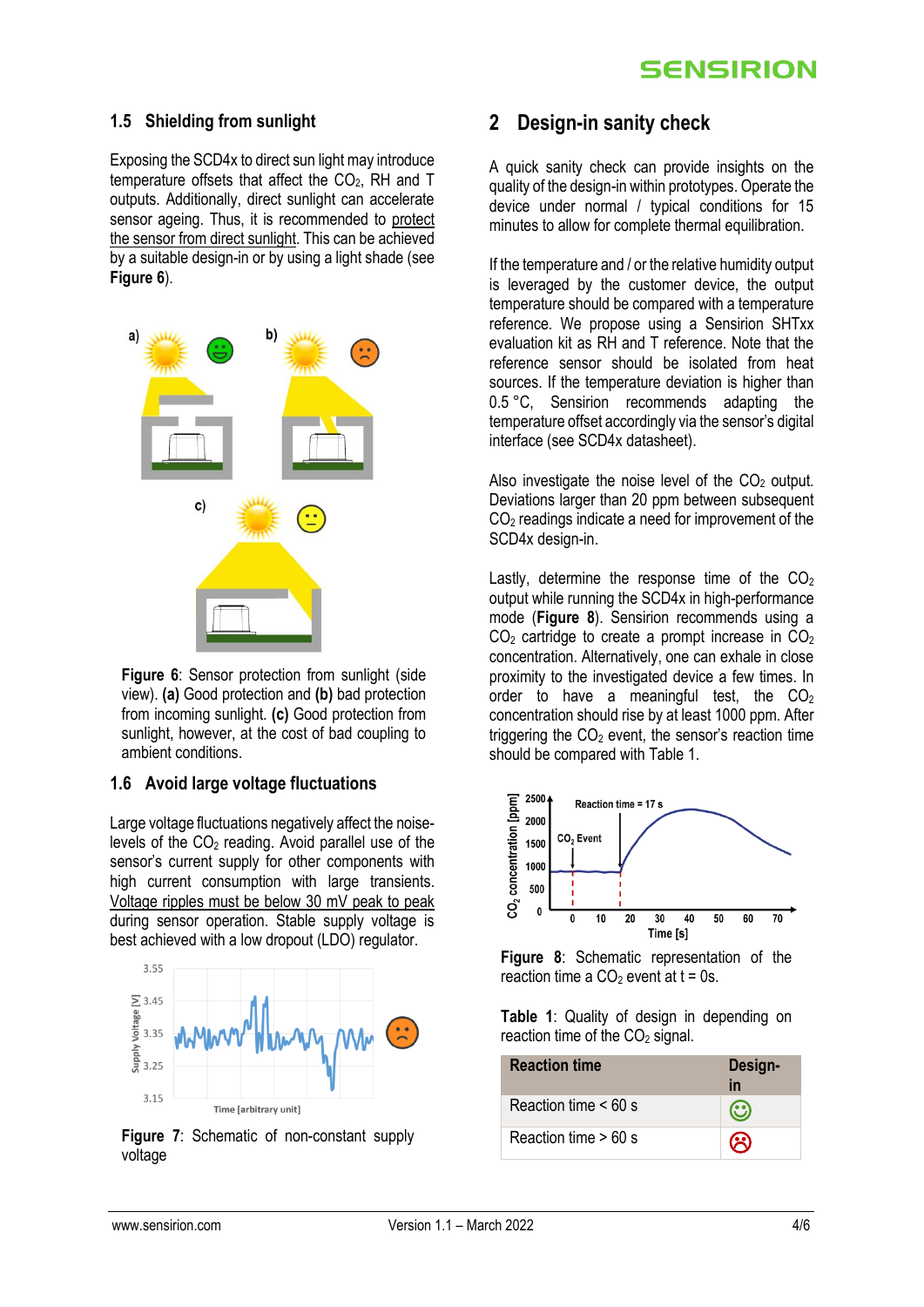

## **Disclaimer**

This document is meant as a guideline and cannot be considered to be complete. It is subject to changes without prior notice.

# **Revision History**

| Date            | Version | Page(s) | Changes         |
|-----------------|---------|---------|-----------------|
| 2021<br>January |         | all     | Initial version |
| March 2022      | и<br>   | all     | Minor revisions |